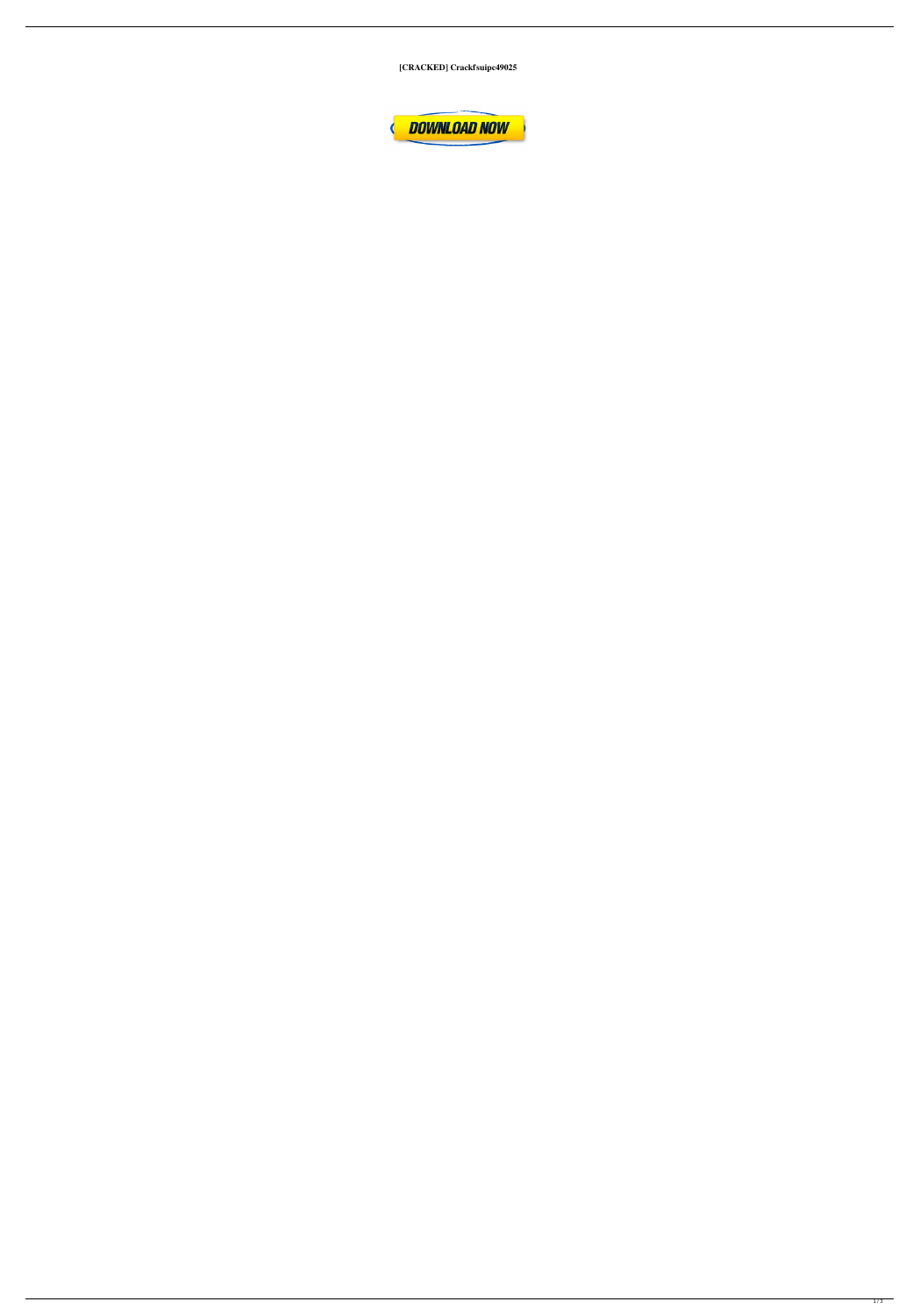ca science and technology anarchism free college follow me coc #FlyLady #Coc var(--foreground-color) var(--background-color) var(--text-color) var(--message-color) function create-color-rule () { return generate-rule(` color \${foreground-color}, backgroundcolor \${background-color} text-color \${text-color} message-color \${message-color} `) } function generate-rule(str) { return ` \${str} ` } function create-highlighter-range(start, end) { return ` \${start},\${end} ` } function create-highlighter(str) { return ` { \${str} } ` } function generate-highlighter-range(str) { return ` \${str} ` } function generate-highlighter(str) { return ` ` } function highlight-all(obj, rules, cols) { for (i in obj) { if (cols[i]) { for (r in rules) { \$(r).attr('class', `rule\${i}`) } } } } function create-word